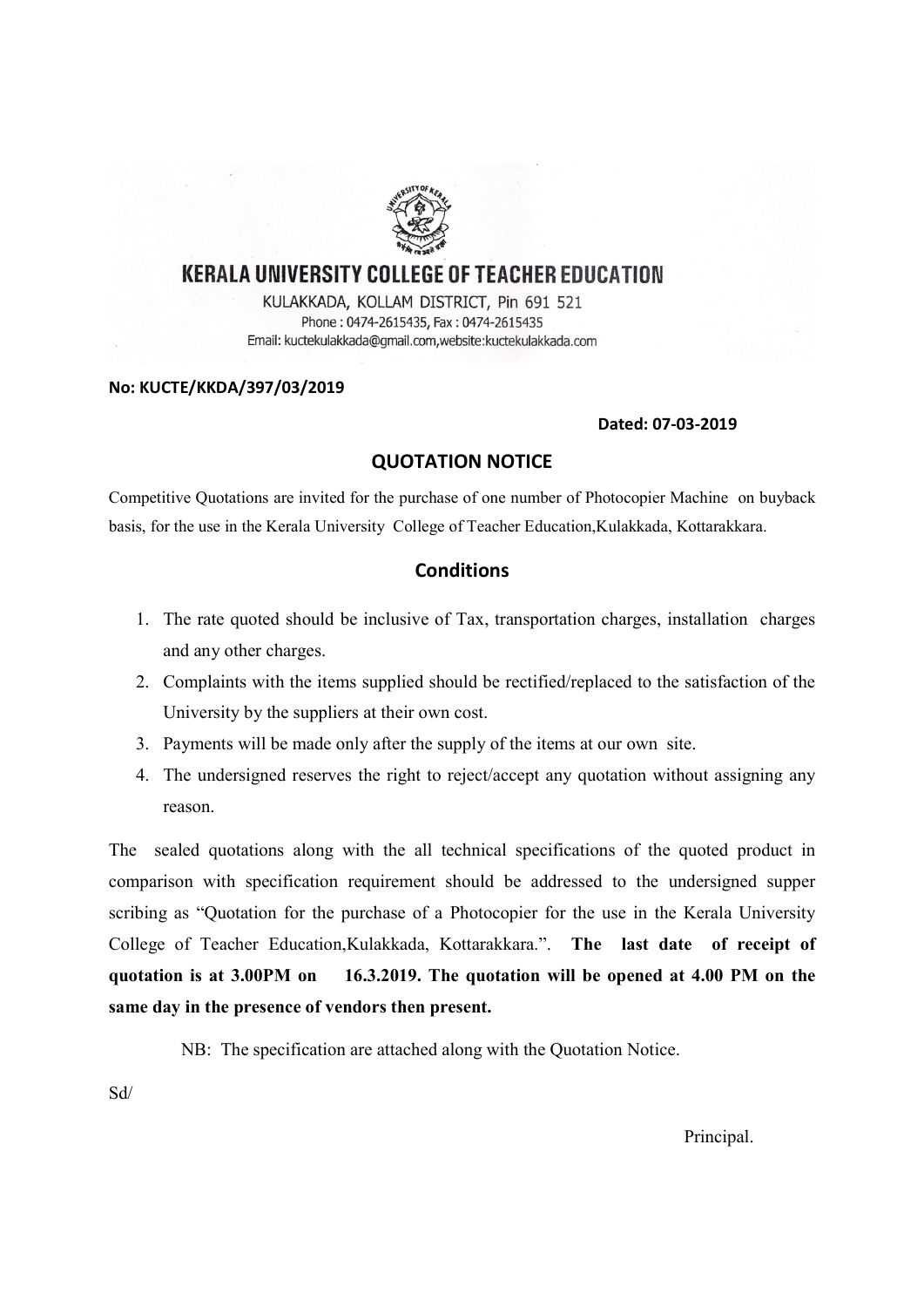## Specification for Photocopier Machine:

## **Function**

## Photocopier With printer, copy Scanner.

| <b>MAIN FEATURES:</b>                |                                                                                            |
|--------------------------------------|--------------------------------------------------------------------------------------------|
| Type:<br>$\bullet$                   | : Desktop monochrome multi functioned                                                      |
| <b>Functions</b><br>$\bullet$        | Print, Copy, scanner<br>$\ddot{\cdot}$                                                     |
| <b>Print speed</b><br>٠              | 18 page/minutes                                                                            |
| <b>Print Technology</b><br>$\bullet$ | Laser                                                                                      |
| <b>Print Quality</b><br>$\bullet$    | 600x600 dpi (high speed connectivity windows and Linux environment<br>$\ddot{\phantom{a}}$ |
| <b>Memory</b><br>٠                   | 8 MB or high                                                                               |
| Media size<br>$\bullet$              | : A3                                                                                       |
| <b>Scanner Type</b><br>٠             | : Flatbed                                                                                  |
| <b>Scan file format</b><br>٠         | : JPEG, GIF, etc                                                                           |
| <b>Scan resolution</b><br>٠          | : 600x 600 dpi                                                                             |
| Copy speed<br>٠                      | : 18 cpm                                                                                   |
| Copy resolution<br>٠                 | : 600x 600 dpi                                                                             |
| <b>Continuous copy</b><br>٠          | : 99                                                                                       |
| Warranty<br>٠                        | : 1 year                                                                                   |

The purchase may be made on Buy-back basis.